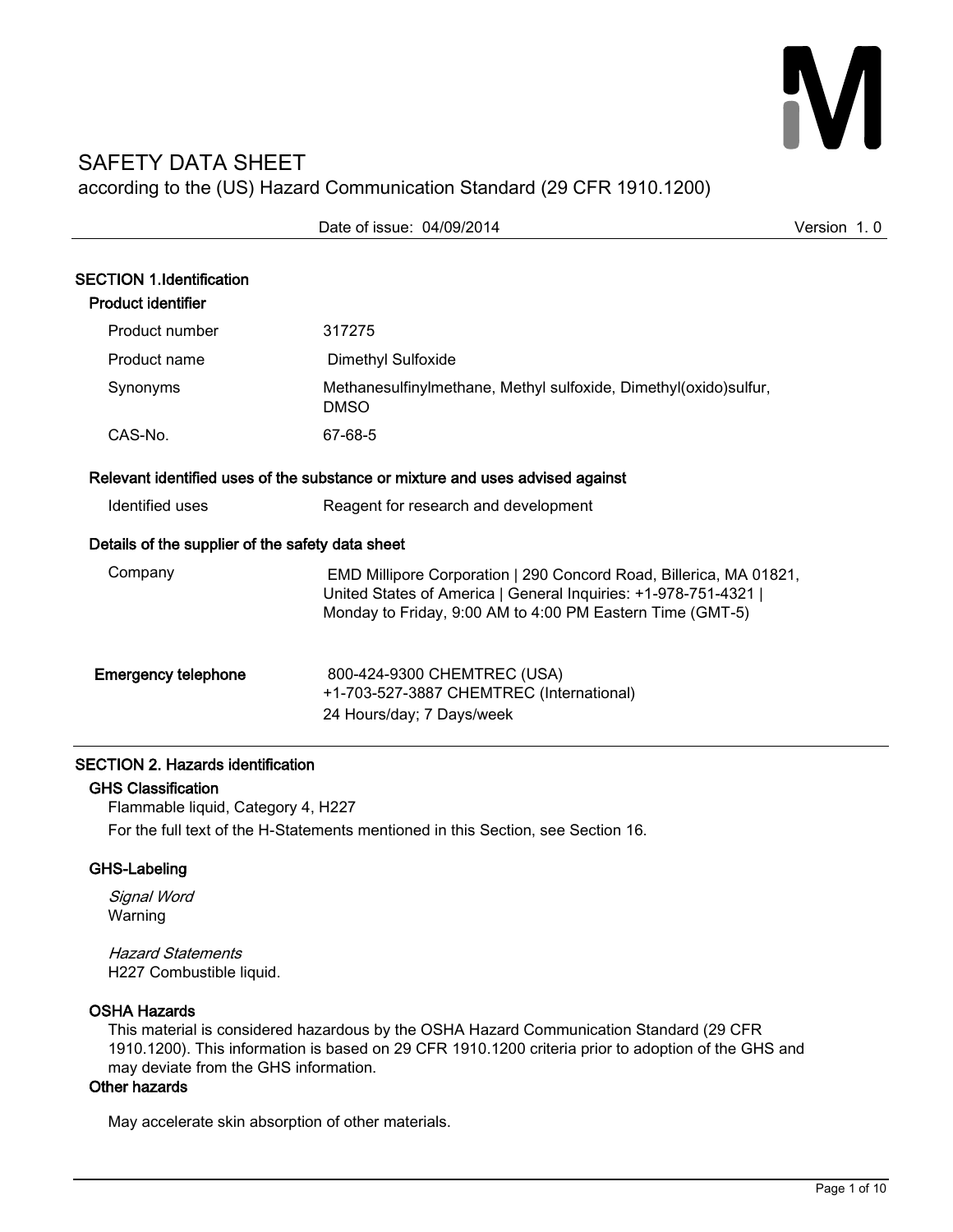| Product number | 317275             | Version |  |
|----------------|--------------------|---------|--|
| Product name   | Dimethyl Sulfoxide |         |  |

#### SECTION 3. Composition/information on ingredients

| Formula    | (CH <sub>3</sub> ) <sub>2</sub> SO | $C_2H_6OS$ (Hill)                                                |
|------------|------------------------------------|------------------------------------------------------------------|
| Synonyms   | DMSO                               | Methanesulfinylmethane, Methyl sulfoxide, Dimethyl(oxido)sulfur, |
| Molar mass | 78.13 g/mol                        |                                                                  |

# Hazardous ingredients

Chemical Name (Concentration) CAS-No. dimethyl sulphoxide  $(>= 90 \% - \le 100 \%$ ) 67-68-5

Exact percentages are being withheld as a trade secret.

#### SECTION 4. First aid measures

#### Description of first-aid measures

Inhalation After inhalation: fresh air.

Skin contact After skin contact: wash off with plenty of water. Remove contaminated clothing.

Eye contact After eye contact: rinse out with plenty of water.

Ingestion After swallowing: immediately make victim drink water (two glasses at most). Subsequently administer: activated charcoal (20 - 40 g in 10% slurry).

Never give anything by mouth to an unconscious person.

#### Most important symptoms and effects, both acute and delayed

irritant effects, CNS disorders, Nausea, Headache, Tiredness

#### Indication of any immediate medical attention and special treatment needed

Laxative: Sodium sulfate (1 tablespoon/1/4 l water). Get medical attention.

#### SECTION 5. Fire-fighting measures

#### Extinguishing media

Suitable extinguishing media Water, Carbon dioxide (CO2), Foam, Dry powder

Unsuitable extinguishing media For this substance/mixture no limitations of extinguishing agents are given.

# Special hazards arising from the substance or mixture

Combustible. Vapors are heavier than air and may spread along floors. Forms explosive mixtures with air on intense heating. Development of hazardous combustion gases or vapors possible in the event of fire.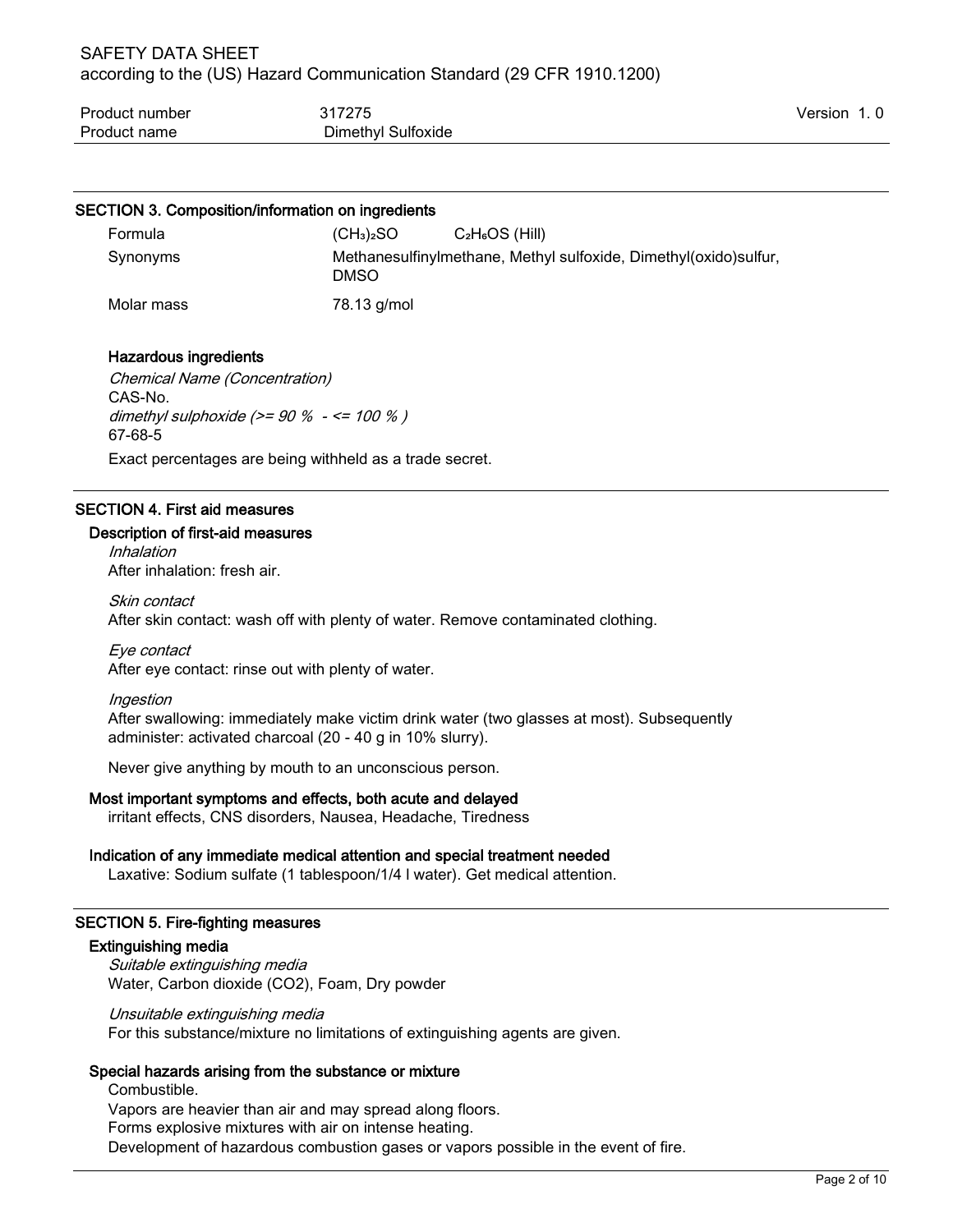| Product number | 317275             | Version 1.0 |
|----------------|--------------------|-------------|
| Product name   | Dimethyl Sulfoxide |             |

Fire may cause evolution of: Sulfur oxides

#### Advice for firefighters

Special protective equipment for fire-fighters In the event of fire, wear self-contained breathing apparatus.

#### Further information

Suppress (knock down) gases/vapors/mists with a water spray jet. Prevent fire extinguishing water from contaminating surface water or the ground water system.

#### SECTION 6. Accidental release measures

#### Personal precautions, protective equipment and emergency procedures

Advice for non-emergency personnel: Do not breathe vapors, aerosols. Ensure adequate ventilation. Evacuate the danger area, observe emergency procedures, consult an expert.

Advice for emergency responders:

Protective equipment see section 8.

#### Environmental precautions

Do not empty into drains.

#### Methods and materials for containment and cleaning up

Cover drains. Collect, bind, and pump off spills. Observe possible material restrictions (see sections 7 and 10). Take up with liquid-absorbent material (e.g. Chemizorb® ). Dispose of properly. Clean up affected area.

#### SECTION 7. Handling and storage

#### Precautions for safe handling

Observe label precautions.

#### Conditions for safe storage, including any incompatibilities

Tightly closed. Dry.

```
Store at +15°C to +30°C (+59°F to +86°F).
```
# SECTION 8. Exposure controls/personal protection

#### Exposure limit(s)

Contains no substances with occupational exposure limit values.

# Engineering measures

Technical measures and appropriate working operations should be given priority over the use of personal protective equipment.

#### Individual protection measures

Protective clothing should be selected specifically for the workplace, depending on concentration and quantity of the hazardous substances handled. The chemical resistance of the protective equipment should be inquired at the respective supplier.

#### Hygiene measures

Change contaminated clothing. Wash hands after working with substance.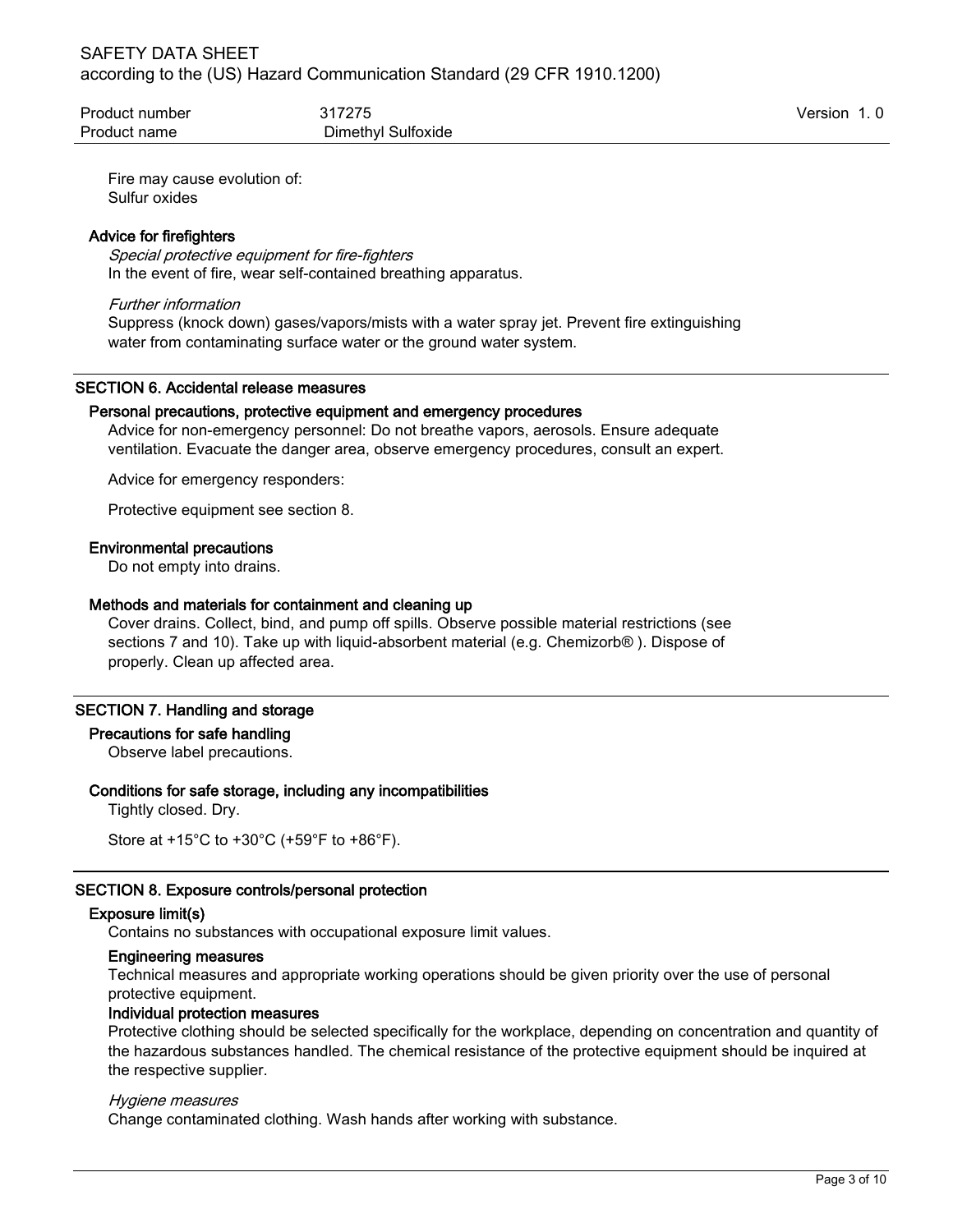| Product number | 317275             | Version 1.0 |
|----------------|--------------------|-------------|
| Product name   | Dimethyl Sulfoxide |             |

Eye/face protection Safety glasses

#### Hand protection

Chemical-resistant, impervious gloves complying with an approved standard should be worn at all times when handling chemical products if a risk assessment indicates this is necessary.

Other protective equipment: protective clothing

#### Respiratory protection

required when vapors/aerosols are generated.

Use a properly fitted, air-purifying or air-fed respirator complying with an approved standard if a risk assessment indicates this is necessary. Respirator selection must be based on known or anticipated exposure levels, the hazards of the product and the safe working limits of the selected respirator.

# SECTION 9. Physical and chemical properties

| Physical state              | liquid                                       |
|-----------------------------|----------------------------------------------|
| Color                       | colorless                                    |
| Odor                        | characteristic                               |
| <b>Odor Threshold</b>       | No information available.                    |
| рH                          | No information available.                    |
| Melting point               | 18.5 °C                                      |
| Boiling point/boiling range | 372 °F (189 °C)<br>at 1,013 hPa              |
| Flash point                 | 189 °F (87 °C)<br>Method: c.c.               |
| Evaporation rate            | No information available.                    |
| Flammability (solid, gas)   | No information available.                    |
| Lower explosion limit       | 1.8 %(V)                                     |
| Upper explosion limit       | 63.0 %(V)                                    |
| Vapor pressure              | $0.6$ hPa<br>at 68 °F (20 °C)                |
| Relative vapor density      | 2.7                                          |
| Density                     | $1.10$ g/cm <sup>3</sup><br>at 68 °F (20 °C) |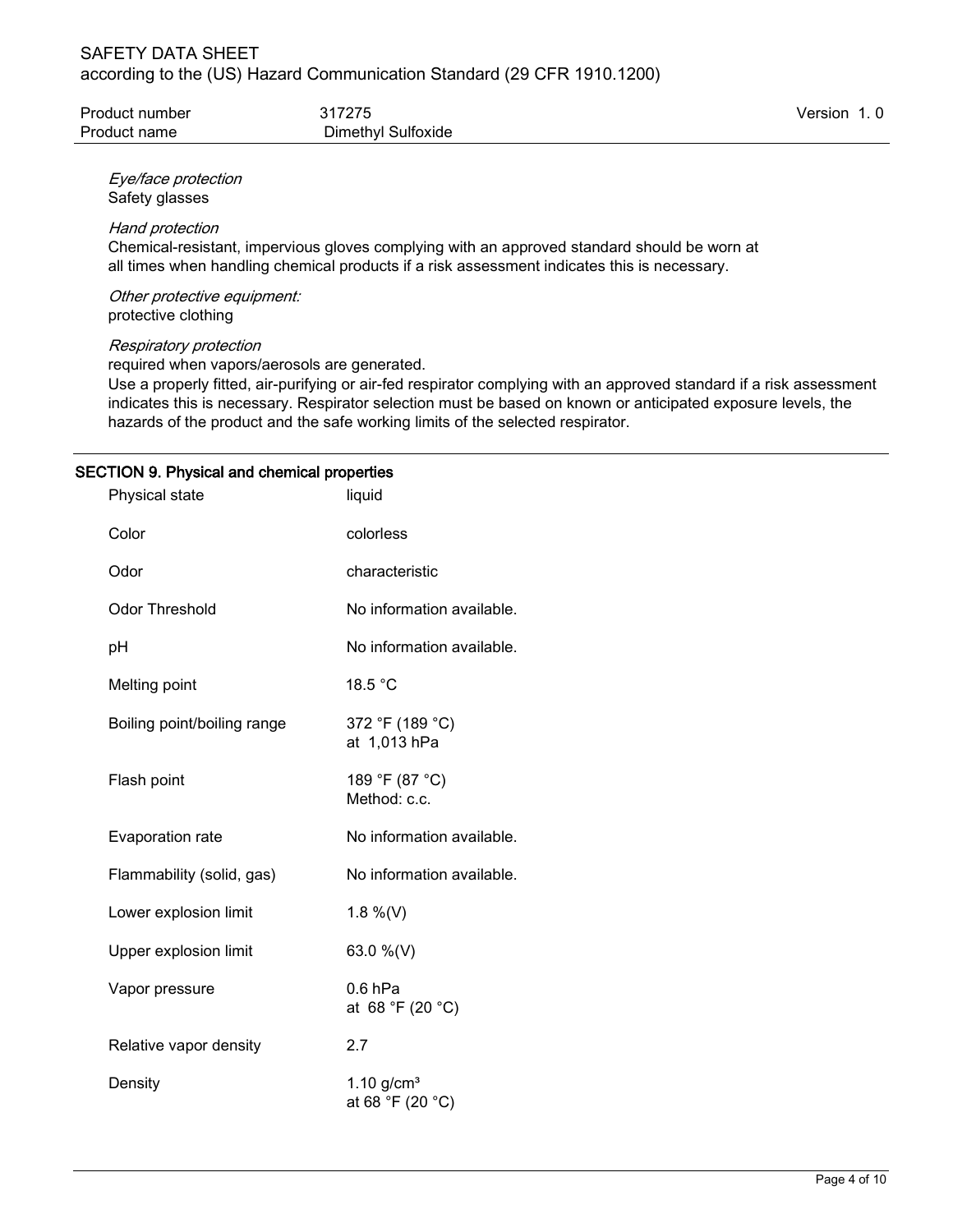# SAFETY DATA SHEET according to the (US) Hazard Communication Standard (29 CFR 1910.1200)

| Product number<br>Product name             | 317275<br>Dimethyl Sulfoxide                                                | Version 1.0 |
|--------------------------------------------|-----------------------------------------------------------------------------|-------------|
| Relative density                           | No information available.                                                   |             |
| Water solubility                           | $1,000$ g/l<br>at 68 °F (20 °C)                                             |             |
| Partition coefficient: n-<br>octanol/water | log Pow: -1.35<br>(experimental)<br>(Lit.) Bioaccumulation is not expected. |             |
| Autoignition temperature                   | No information available.                                                   |             |
| Decomposition temperature                  | $>$ 374 °F ( $>$ 190 °C)                                                    |             |
| Viscosity, dynamic                         | $2.14$ mPa.s<br>at 68 °F (20 °C)                                            |             |
| <b>Explosive properties</b>                | Not classified as explosive.                                                |             |
| Oxidizing properties                       | none                                                                        |             |
| Ignition temperature                       | 572 - 576 °F (300 - 302 °C)                                                 |             |
| Saturated vapor concentration              | 8.0 g/m <sup>3</sup><br>at 68 °F (20 °C)                                    |             |
| Viscosity, kinematic                       | $2.14 \, \text{mm}^2/\text{s}$                                              |             |

# SECTION 10. Stability and reactivity

# **Reactivity**

Forms explosive mixtures with air on intense heating.

# Chemical stability

hygroscopic

# Possibility of hazardous reactions

Risk of explosion with:

acetylidene, organic halides, perchlorates, Acid chlorides, nonmetallic halides, iron(III) compounds, nitrates, fluorides, chlorates, hydrides, perchloric acid, Oxides of phosphorus, Nitric acid, silver compounds, silicon compounds, silanes, acid halides

Exothermic reaction with:

boron compounds, oxyhalogenic compounds, Potassium, sodium, Strong oxidizing agents, phosphorus halides, strong reducing agents, Acid chlorides, Strong acids, silver salt, nitrogen dioxide

Risk of ignition or formation of inflammable gases or vapors with:

potassium permanganate

# Conditions to avoid

Strong heating. A range from approx. 15 Kelvin below the flash point is to be rated as critical.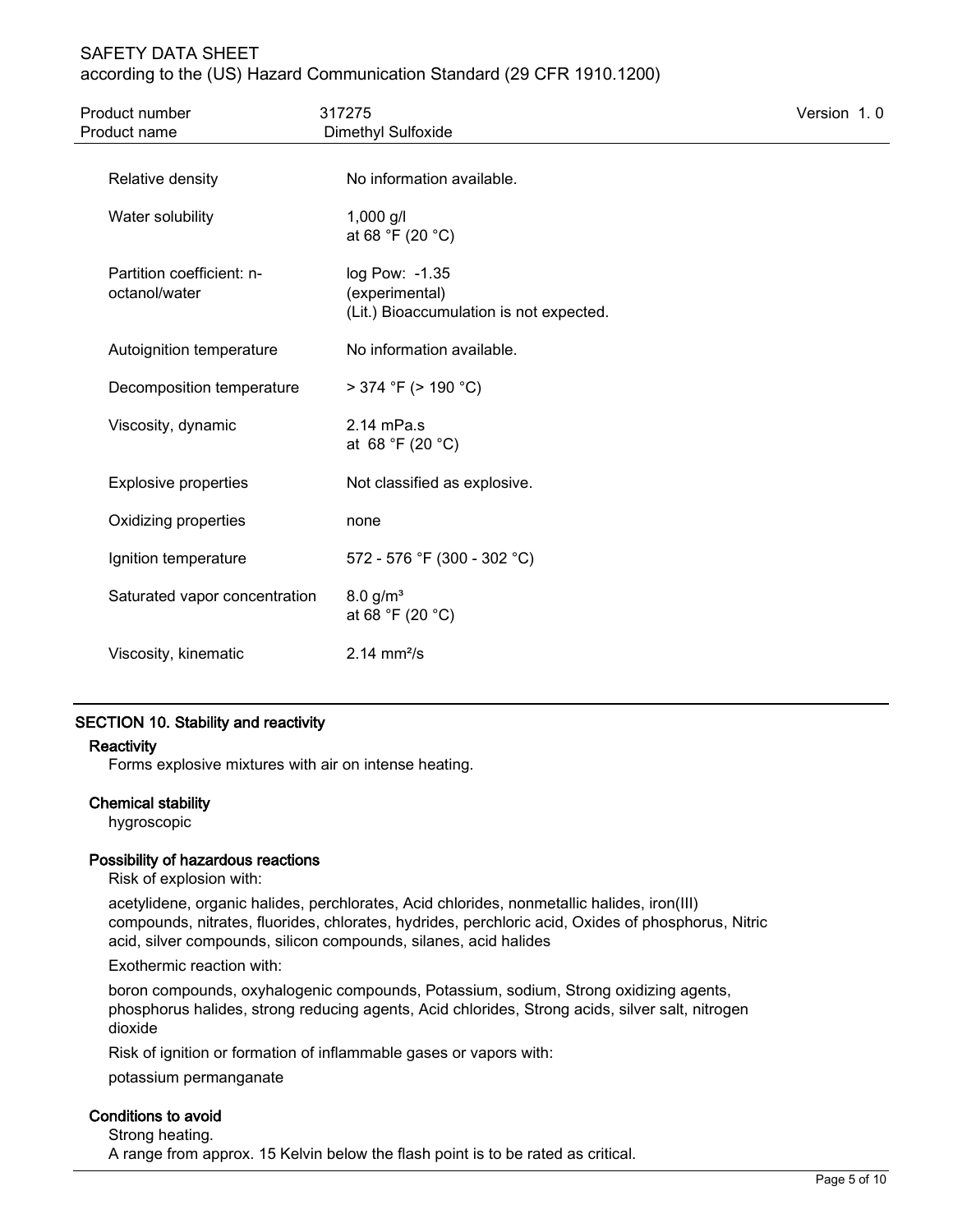| Product number | 317275             | Version 1.0 |
|----------------|--------------------|-------------|
| Product name   | Dimethyl Sulfoxide |             |

# Incompatible materials

various plastics, Metals

#### Hazardous decomposition products

in the event of fire: See section 5.

# SECTION 11. Toxicological information

# Information on toxicological effects

Likely route of exposure Inhalation, Eye contact, Skin contact **Target Organs Skin** Eyes Acute oral toxicity LD50 rat: 14,500 mg/kg (RTECS)

Acute dermal toxicity LD50 rat: 40,000 mg/kg (RTECS)

Skin irritation Possible damages: slight irritation

Eye irritation Possible damages: slight irritation

Sensitization Sensitization test: guinea pig Result: negative (IUCLID)

Genotoxicity in vitro Ames test Result: negative (IUCLID)

Mutagenicity (mammal cell test): chromosome aberration. Result: negative (National Toxicology Program)

**Carcinogenicity** No indication of carcinogenic activity. (IUCLID)

**Teratogenicity** Did not show teratogenic effects in animal experiments. (IUCLID)

Specific target organ systemic toxicity - single exposure The substance or mixture is not classified as specific target organ toxicant, single exposure.

Specific target organ systemic toxicity - repeated exposure The substance or mixture is not classified as specific target organ toxicant, repeated exposure.

Aspiration hazard Regarding the available data the classification criteria are not fulfilled.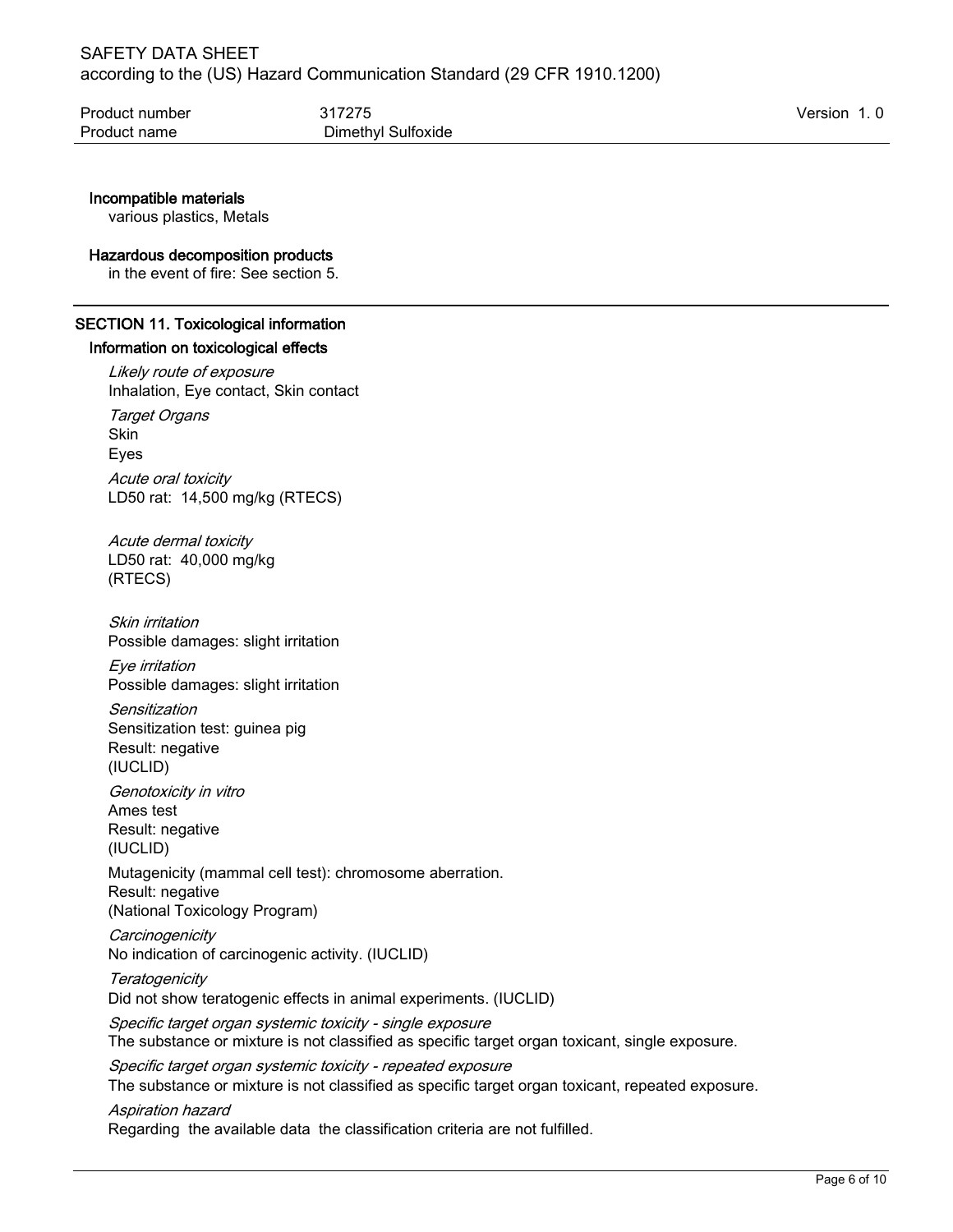| Product number | 317275             | Version 1.0 |  |
|----------------|--------------------|-------------|--|
| Product name   | Dimethyl Sulfoxide |             |  |

## **Carcinogenicity**

| <b>IARC</b>  | No ingredient of this product present at levels greater than or  |
|--------------|------------------------------------------------------------------|
|              | equal to 0.1% is identified as probable, possible or confirmed   |
|              | human carcinogen by IARC.                                        |
| <b>OSHA</b>  | No ingredient of this product present at levels greater than or  |
|              | equal to 0.1% is identified as a carcinogen or potential         |
|              | carcinogen by OSHA.                                              |
| NTP.         | No ingredient of this product present at levels greater than or  |
|              | equal to 0.1% is identified as a known or anticipated carcinogen |
|              | by NTP.                                                          |
| <b>ACGIH</b> | No ingredient of this product present at levels greater than or  |
|              | equal to 0.1% is identified as a carcinogen or potential         |
|              | carcinogen by ACGIH.                                             |

#### Further information

Possible symptoms: After uptake: CNS disorders, Nausea, Tiredness, Headache Possible damages: Damage to: Liver, Kidney However, when the product is handled appropriately, hazardous effects are unlikely to occur. Handle in accordance with good industrial hygiene and safety practice. May accelerate skin absorption of other materials.

# SECTION 12. Ecological information

#### **Ecotoxicity**

Toxicity to fish LC50 Oncorhynchus mykiss (rainbow trout): 38,500 mg/l; 96 h (ECOTOX Database) Toxicity to bacteria EC10 Pseudomonas putida: 7,100 mg/l; 16 h (IUCLID) EC50 activated sludge: 10 - 100 mg/l; 30 min (IUCLID)

# Persistence and degradability

**Biodegradability** 3.1 %; 14 d OECD Test Guideline 301C Not readily biodegradable.

#### Bioaccumulative potential

Partition coefficient: n-octanol/water log Pow: -1.35 (experimental) (Lit.) Bioaccumulation is not expected.

# Mobility in soil

No information available.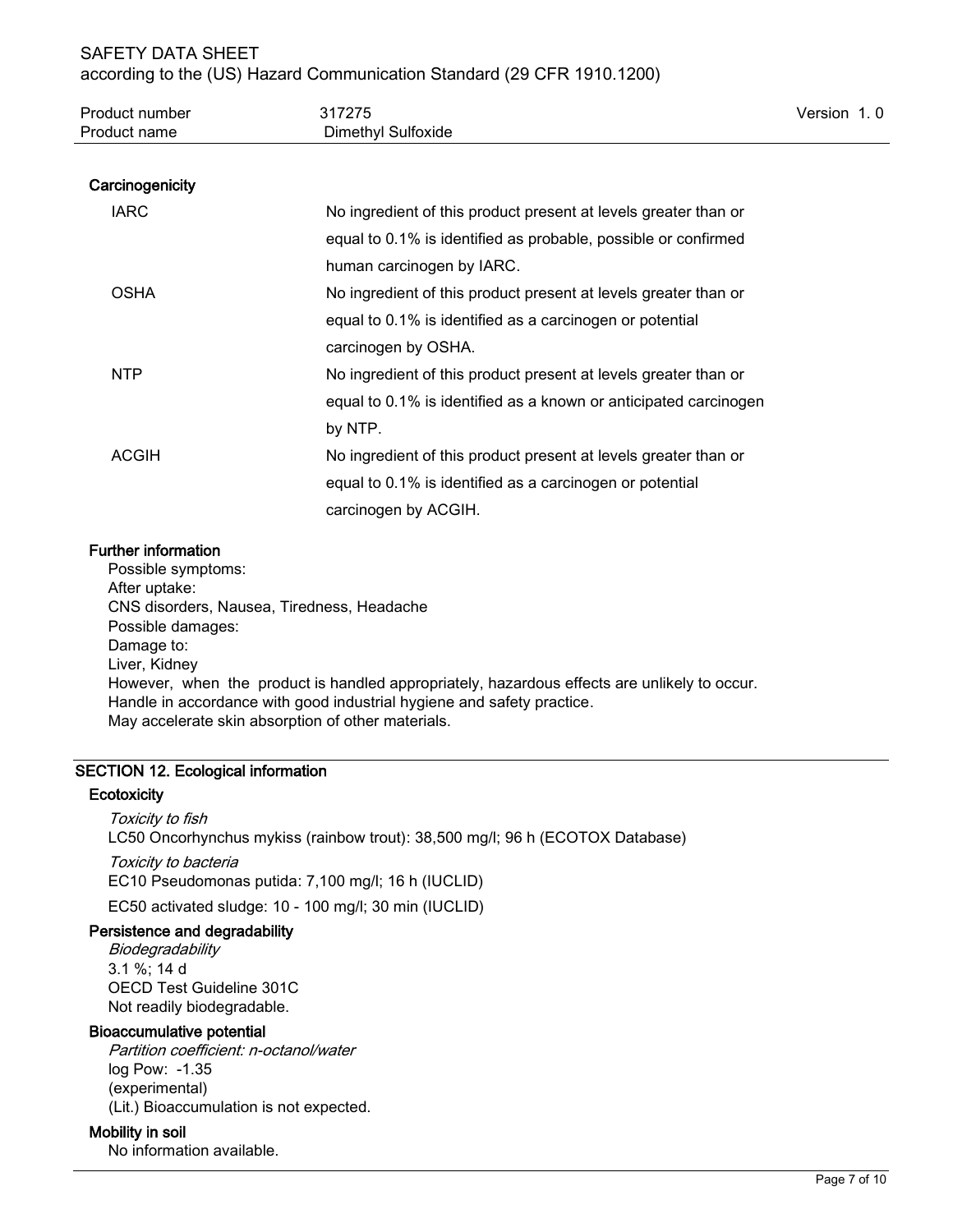| Product number | 317275             | Version 1.0 |  |
|----------------|--------------------|-------------|--|
| Product name   | Dimethyl Sulfoxide |             |  |

Additional ecological information

Discharge into the environment must be avoided.

# SECTION 13. Disposal considerations

The information presented only applies to the material as supplied. The identification based on characteristic(s) or listing may not apply if the material has been used or otherwise contaminated. It is the responsibility of the waste generator to determine the toxicity and physical properties of the material generated to determine the proper waste identification and disposal methods in compliance with applicable regulations. Disposal should be in accordance with applicable regional, national and local laws and regulations.

# SECTION 14. Transport information

# Land transport (DOT)

Not classified as dangerous in the meaning of transport regulations.

# Air transport (IATA)

Not classified as dangerous in the meaning of transport regulations.

# Sea transport (IMDG)

Not classified as dangerous in the meaning of transport regulations.

# SECTION 15. Regulatory information

# United States of America

# OSHA Hazards

Combustible Liquid Target organ effects

This information is based on 29 CFR 1910.1200 criteria prior to adoption of the GHS, and may deviate from the GHS information on the label and in section 2.

# SARA 311/312 Hazards

Fire Hazard Chronic Health Hazard

# SARA 313

SARA 313: This material does not contain any chemical components with known CAS numbers that exceed the threshold (De Minimis) reporting levels established by SARA Title III, Section 313.

# SARA 302

SARA 302: No chemicals in this material are subject to the reporting requirements of SARA Title III, Section 302.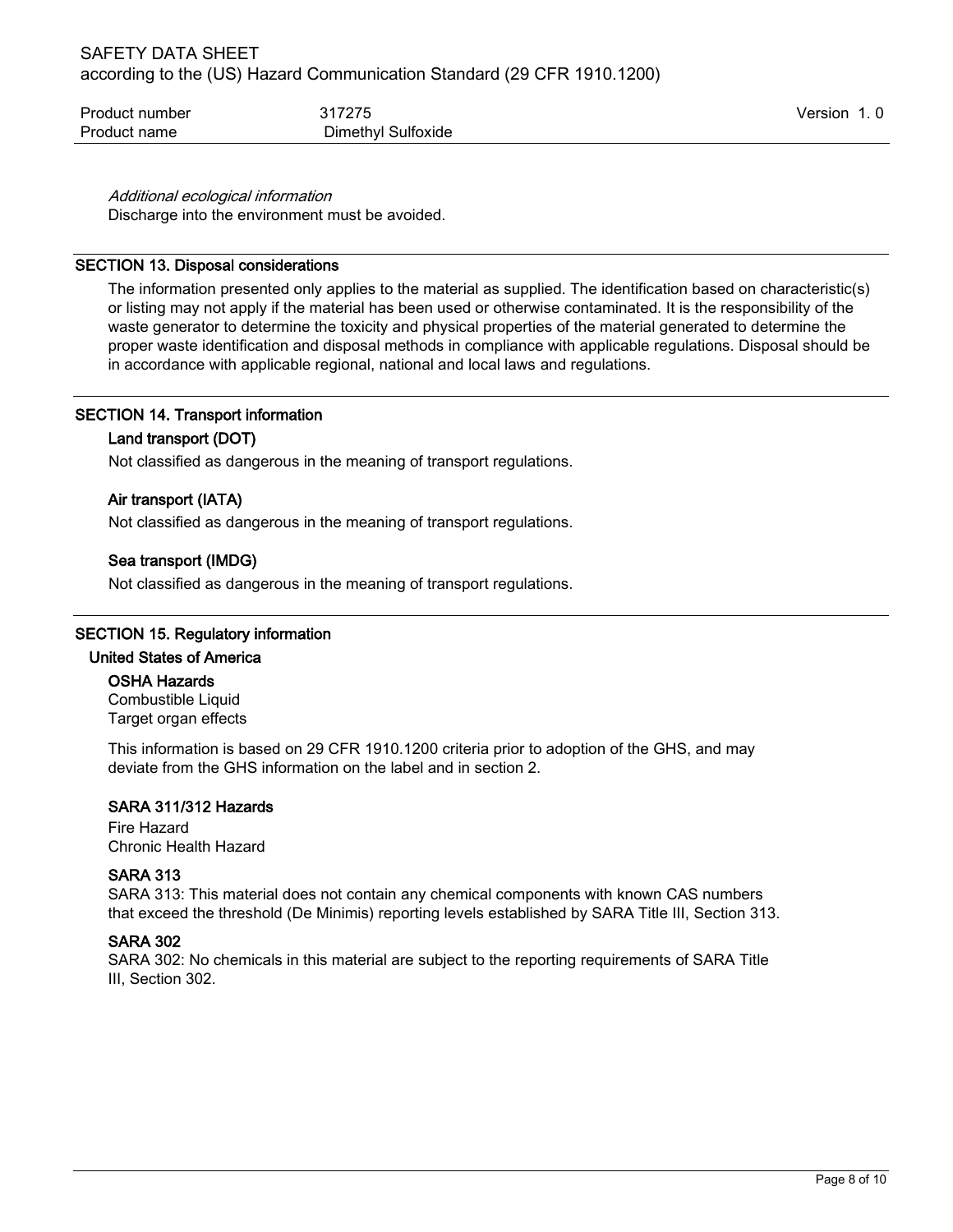| Product number | 317275             | Version 1.0 |  |
|----------------|--------------------|-------------|--|
| Product name   | Dimethyl Sulfoxide |             |  |

# Clean Water Act

This product does not contain any Hazardous Substances listed under the U.S. CleanWater Act, Section 311,

Table 116.4A.

This product does not contain any Hazardous Chemicals listed under the U.S. CleanWater Act, Section 311,

Table 117.3.

DEA List I Not listed

DEA List II Not listed

#### US State Regulations

#### Massachusetts Right To Know

Remarks No components are subject to the Massachusetts Right to Know Act.

#### Pennsylvania Right To Know

**Ingredients** dimethyl sulphoxide

#### New Jersey Right To Know

**Ingredients** dimethyl sulphoxide

#### California Prop 65 Components

This product does not contain any chemicals known to the State of California to cause cancer, birth, or any other reproductive defects.

#### Notification status

TSCA: All components of the product are listed in the TSCA-inventory.

DSL: All components of this product are on the Canadian DSL.

#### SECTION 16. Other information

#### Training advice

Provide adequate information, instruction and training for operators.

#### Full text of H-Statements referred to under sections 2 and 3.

H<sub>227</sub> Combustible liquid.

Key or legend to abbreviations and acronyms used in the safety data sheet Used abbreviations and acronyms can be looked up at www.wikipedia.org.

Date of issue: 04/09/2014